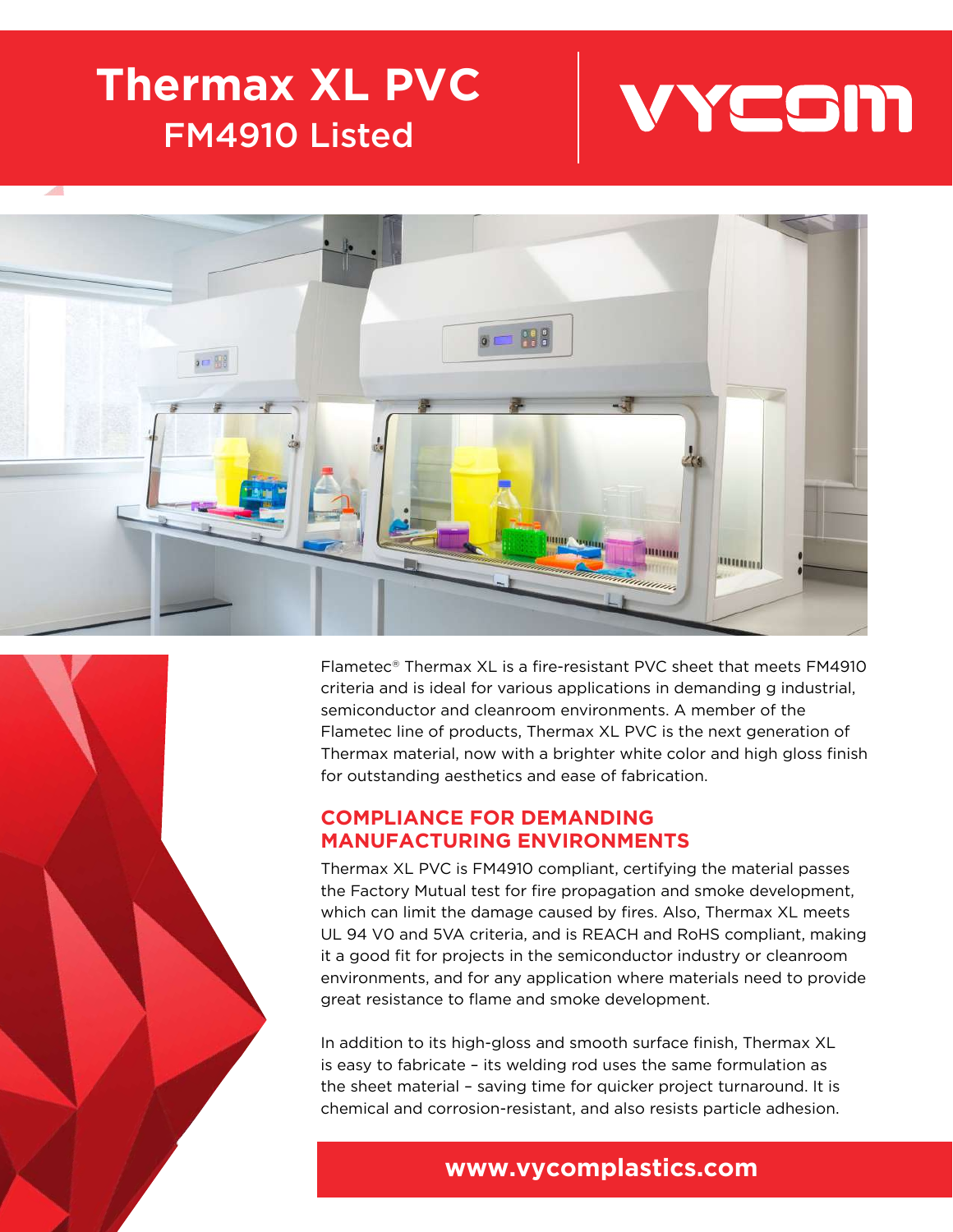# **Thermax XL PVC** FM4910 Listed







## **PARTNERING WITH PORT PLASTICS**

Port Plastics, a leading national supplier of engineered plastics, is at the forefront of cutting-edge technology and brings its expertise to its customers in the form of new, enhanced performance materials like Thermax XL PVC. Whether it is for wet benches, process tools, furniture or cabinetry, Thermax XL PVC provides a PVC solution with high workability delivering a bright white surface with outstanding aesthetics.

#### "Our fabrication customers find Thermax XL easier to weld than other FM4910 listed materials..."

*- Patti Robison, Port Plastics General Manager*

Port Plastics has been supplying Thermax XL PVC sheets to companies that create specialized machine parts, delivery systems, and highly engineered process tools for the semiconductor, cleanroom, and other industries. "Our fabrication customers find Thermax XL easier to weld than other FM4910 listed materials," said Patti Robison, General Manager at Port Plastics in Phoenix, AZ. "Thermax XL has a high-gloss bright white aesthetically pleasing surface. Those benefits combined with its affordability make it a great choice for our customers in the fabrication and semiconductor industries."

# **www.vycomplastics.com**